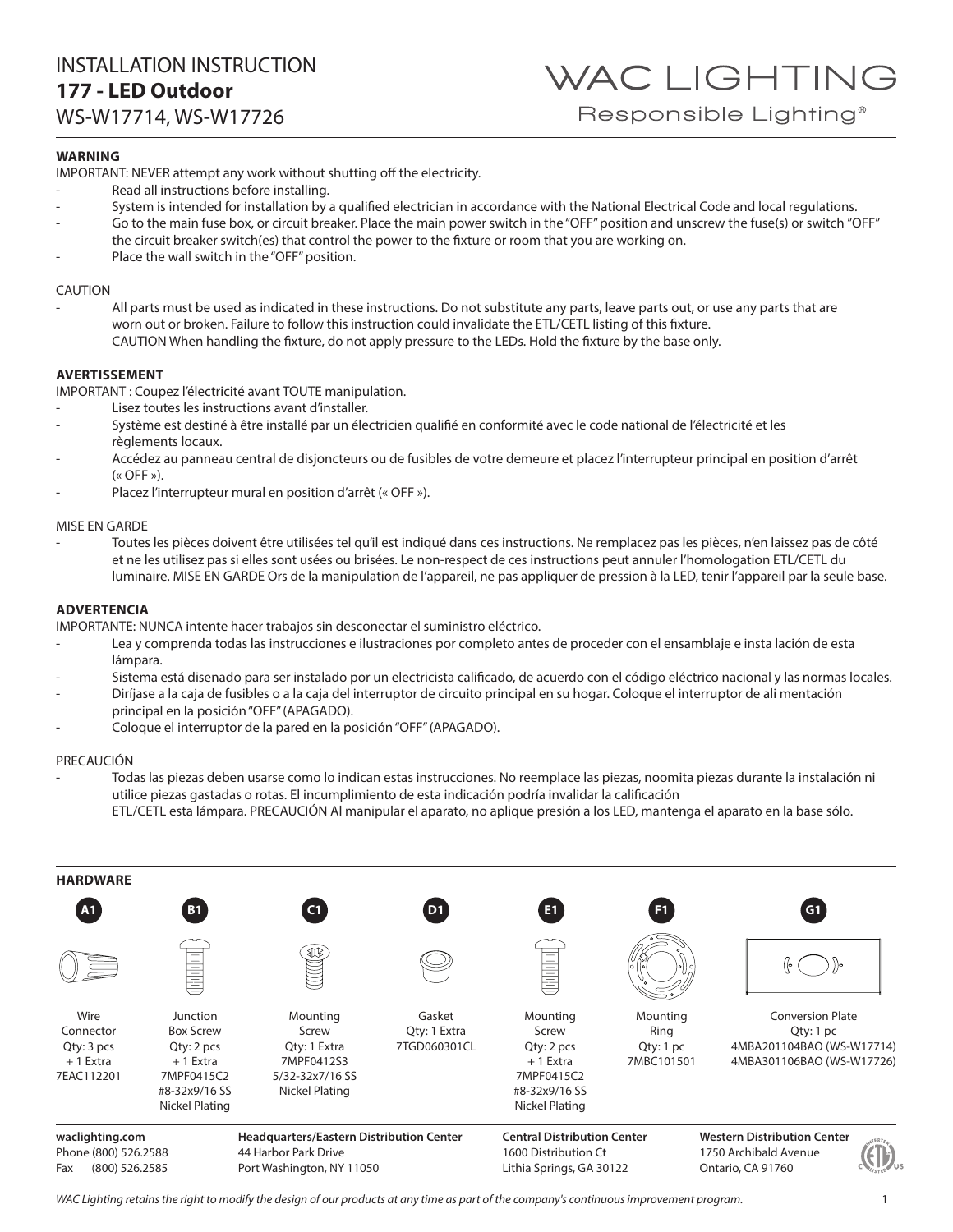## INSTALLATION INSTRUCTION **177 - LED Outdoor**

WS-W17714, WS-W17726

# WAC LIGHTING

Responsible Lighting®



*WAC Lighting retains the right to modify the design of our products at any time as part of the company's continuous improvement program.* 2